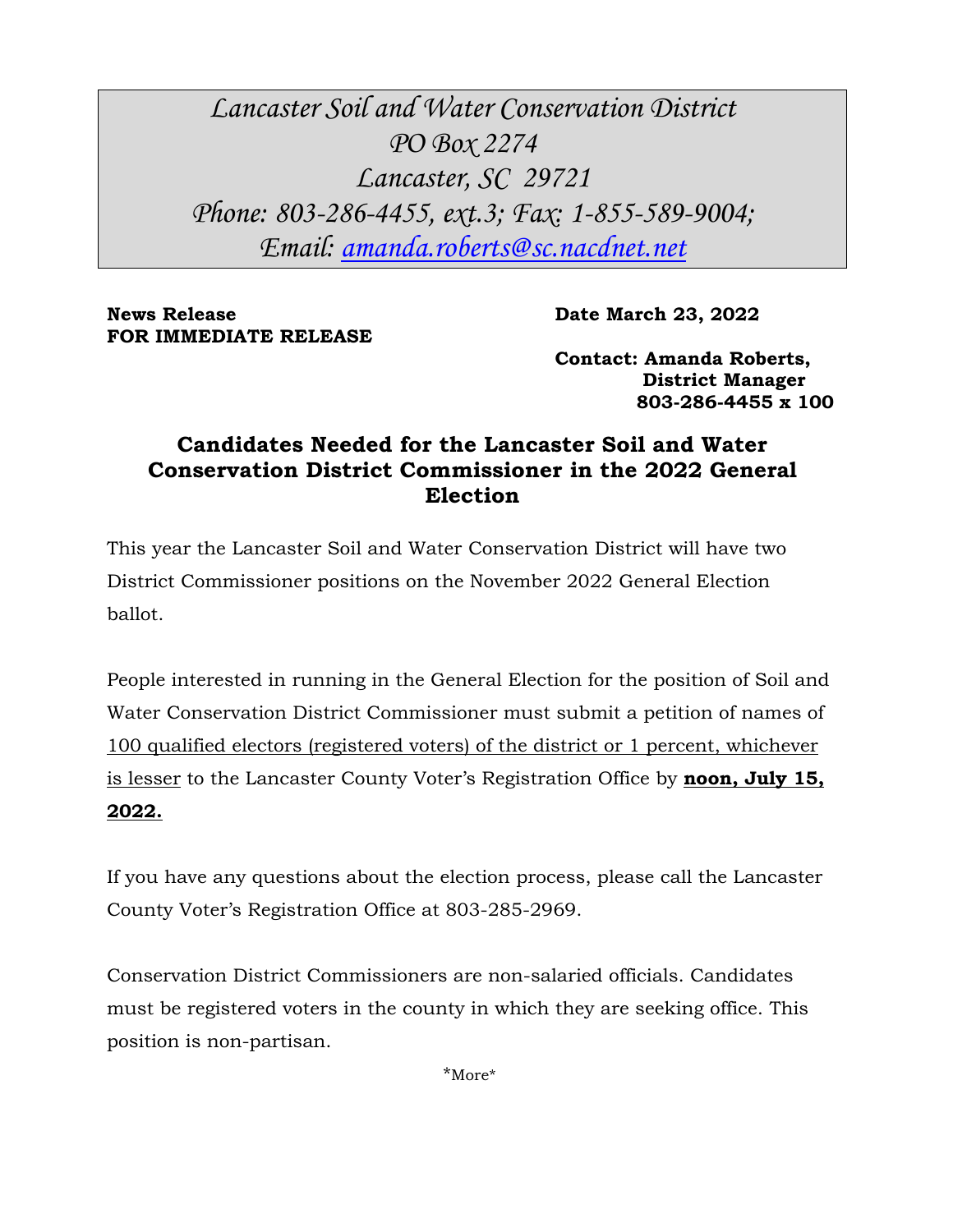Conservation District page 2,

The conservation district is managed by a five-member board. These individuals serve as Conservation District Commissioners in each of the state's forty-six Soil and Water Conservation Districts. In South Carolina, conservation district boundaries are the same as county lines.

Conservation districts were created in 1937 by federal and state law for the purpose of managing natural resources. The idea is that local citizens can best protect and conserve the natural resources in their communities.

Each year Conservation District Commissioners volunteer thousands of hours promoting soil and water conservation practices in urban and rural areas, and combating erosion and storm water problems. Their tasks include planning and directing a conservation program, assigning priority to resource development and serving as a community clearinghouse for information and services on natural resource issues. Regular board meetings are held, usually monthly, for setting priorities and planning with the cooperating agencies' staff.

Through a partnership with the federal and state agencies, technical, administrative and financial assistance is provided through conservation districts by the U.S. Department of Agriculture-Natural Resources Conservation Service (federal) and the S. C. Department of Natural Resources (state).

The mission of the Lancaster Soil and Water Conservation District is to enhance awareness of natural resources by educating school children, citizens and community leaders about conservation and environmental issues.

\*More\*